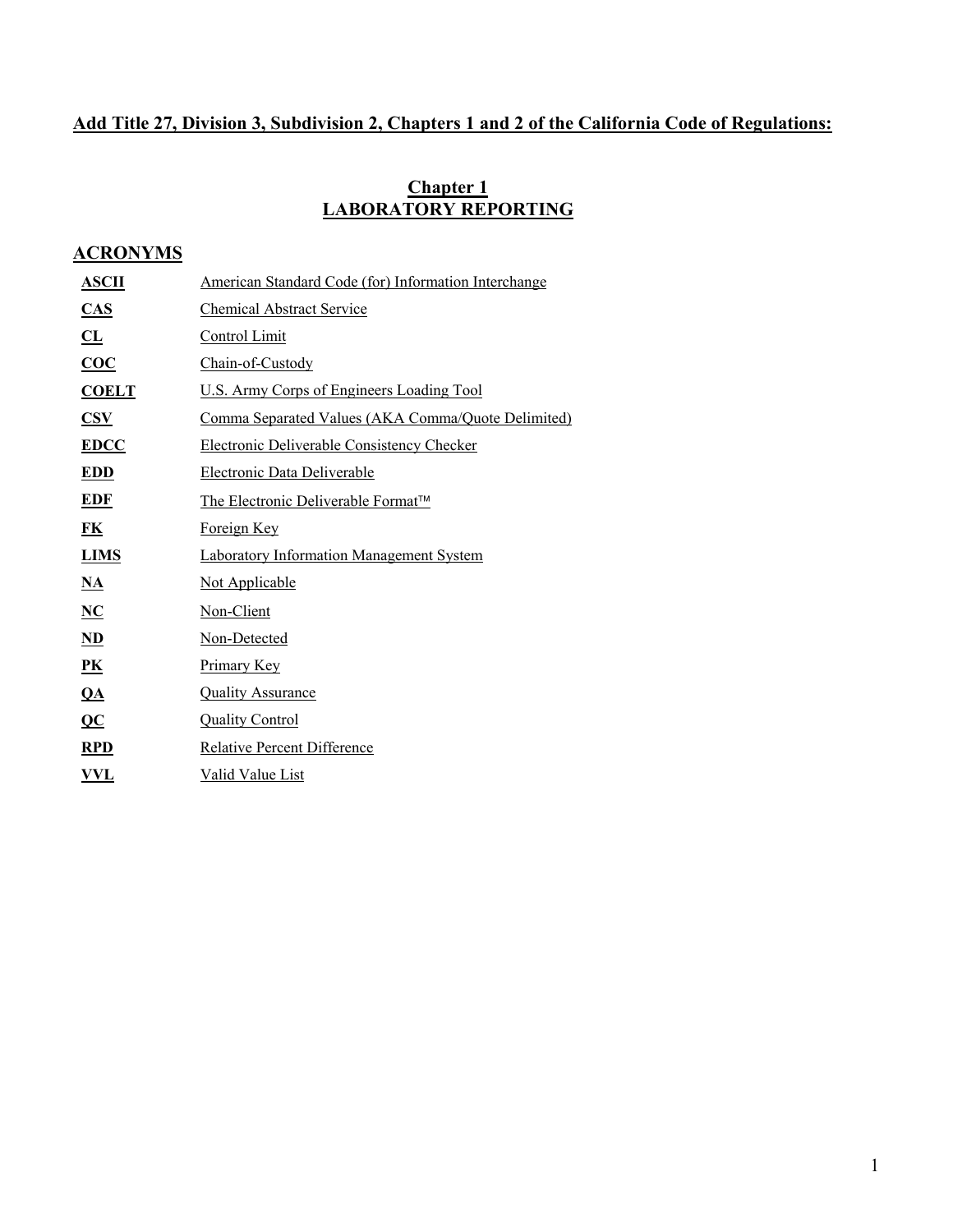| <b>Chapter 1 LABORATORY ELECTRONIC REPORTING</b><br><b>EDF</b> - Electronic Deliverable Format<br>1. |                                                   |                     |                 |                         |                                                                                                                                                                                                           |  |
|------------------------------------------------------------------------------------------------------|---------------------------------------------------|---------------------|-----------------|-------------------------|-----------------------------------------------------------------------------------------------------------------------------------------------------------------------------------------------------------|--|
| $\mathbf{D}$                                                                                         | <b>Element</b><br>(FIELD NAME)                    | Criteria            | Length          | <b>Type</b>             | <b>Definition</b>                                                                                                                                                                                         |  |
| 3000                                                                                                 | Global ID<br>(GLOBAL ID)                          |                     | 12              | $\Delta N$              | The unique identifier for a regulated facility or site.                                                                                                                                                   |  |
| 3001                                                                                                 | Field Point Name<br>(FIELD PT NAME)               |                     | 15              | AN                      | The unique name of the field location where the<br>sample/field measurement has been collected.                                                                                                           |  |
| 3002                                                                                                 | Field Point Class<br>(FIELD PT CLASS)             | <b>Valid Values</b> | $\overline{2}$  | AN                      | The code representing the type of field/survey point.                                                                                                                                                     |  |
| 3003                                                                                                 | Analysis Date<br>(ANADATE)                        | <b>YYYYMMDD</b>     | $8\overline{8}$ | $\overline{D}$          | The date the sample (aliquot, extract, digest and/or<br>leachate) is analyzed.                                                                                                                            |  |
| 3004                                                                                                 | <b>Analytical Method</b><br>(ANMCODE)             | <b>Valid Values</b> | $\overline{7}$  | $\Delta N$              | The code identifying the method of analysis.                                                                                                                                                              |  |
| 3005                                                                                                 | Approved By<br>(APPRVD)                           |                     | $\overline{3}$  | $\Delta N$              | The initials of the individual approving the entire<br>laboratory report, or a single analysis.                                                                                                           |  |
| 3006                                                                                                 | <b>Basis</b><br>(BASIS)                           | <b>Valid Values</b> | 1               | $\Delta N$              | The code used to distinguish whether a sample is<br>reported as dry or wet weight, filtered or not filtered.                                                                                              |  |
| 3007                                                                                                 | Control Limit Type<br>(CLCODE)                    | Valid Values        | $6\overline{6}$ | $\Delta N$              | The code identifying the type of quality control limit.                                                                                                                                                   |  |
| 3008                                                                                                 | Cleanup Method<br>(CLEANUP)                       | Valid Values        | <u>15</u>       | $\Delta N$              | The code identifying the method of cleanup performed.                                                                                                                                                     |  |
| 3009                                                                                                 | <b>Control Limit Revision Date</b><br>(CLREVDATE) |                     | 8               | $\overline{\mathbf{D}}$ | The date a control limit is established.                                                                                                                                                                  |  |
| 3010                                                                                                 | Chain-of-Custody Matrix<br>(COC MATRIX)           | <b>Valid Values</b> | $\overline{2}$  | $\Delta N$              | The code identifying the sample matrix as noted on the<br>chain-of-custody (e.g., water, soil, etc.).                                                                                                     |  |
| 3011                                                                                                 | Chain-of-Custody Number<br>(COCNUM)               |                     | 16              | $\Delta N$              | The number assigned to the chain-of-custody.                                                                                                                                                              |  |
| 3012                                                                                                 | Cooler ID<br>(COOLER ID)                          |                     | 25              | $\Delta N$              | The unique identifier representing a cooler used to<br>transport samples from t he field to the lab.                                                                                                      |  |
| 3013                                                                                                 | <b>Dilution Factor</b><br>(DILFAC)                |                     | 10              | $\underline{\text{N}}$  | The numeric factor indicating the level of sample<br>dilution.                                                                                                                                            |  |
| 3014                                                                                                 | Data Quality Objectives ID<br>$(DOO$ ID)          |                     | 25              | $\Delta N$              | The unique identifier representing the data quality<br>objectives.                                                                                                                                        |  |
| 3015                                                                                                 | Preparation Method<br>(EXMCODE)                   | Valid Values        | $\overline{1}$  | AN                      | The code identifying the method of preparation.                                                                                                                                                           |  |
| 3016                                                                                                 | <b>Expected Parameter Value</b><br>(EXPECTED)     |                     | 14              | $\underline{\text{N}}$  | The target result for a quality control sample or surrogate<br>spike.                                                                                                                                     |  |
| 3017                                                                                                 | <b>Preparation Date</b><br>(EXTDATE)              | <b>YYYYMMDD</b>     | $8\overline{8}$ | $\overline{D}$          | The date that a sample is prepared for analysis.                                                                                                                                                          |  |
| 3018                                                                                                 | Lab Method Group<br>(LAB METH GRP)                |                     | 25              | $\Delta N$              | The unique identifier for a group of methods as defined<br>by the laboratory.                                                                                                                             |  |
| 3019                                                                                                 | <b>Laboratory Report Number</b><br>(LAB REPNO)    |                     | 20              | $\Delta N$              | The unique identifier for the laboratory report, assigned<br>by the laboratory.                                                                                                                           |  |
| 3020                                                                                                 | Laboratory<br>(LABCODE)                           | <b>Valid Values</b> | $\overline{4}$  | $\Delta N$              | The code identifying the laboratory that<br>receives the sample.                                                                                                                                          |  |
| 3021                                                                                                 | <b>Method Detection Limit</b><br>(LABDL)          |                     | $\overline{9}$  | $\underline{\text{N}}$  | The laboratory-established method detection limit<br>(MDL) as determined using procedures outlined in 40<br>CFR, Part 136, Appendix B (or by equivalent statistical<br>means), and adjusted for dilution. |  |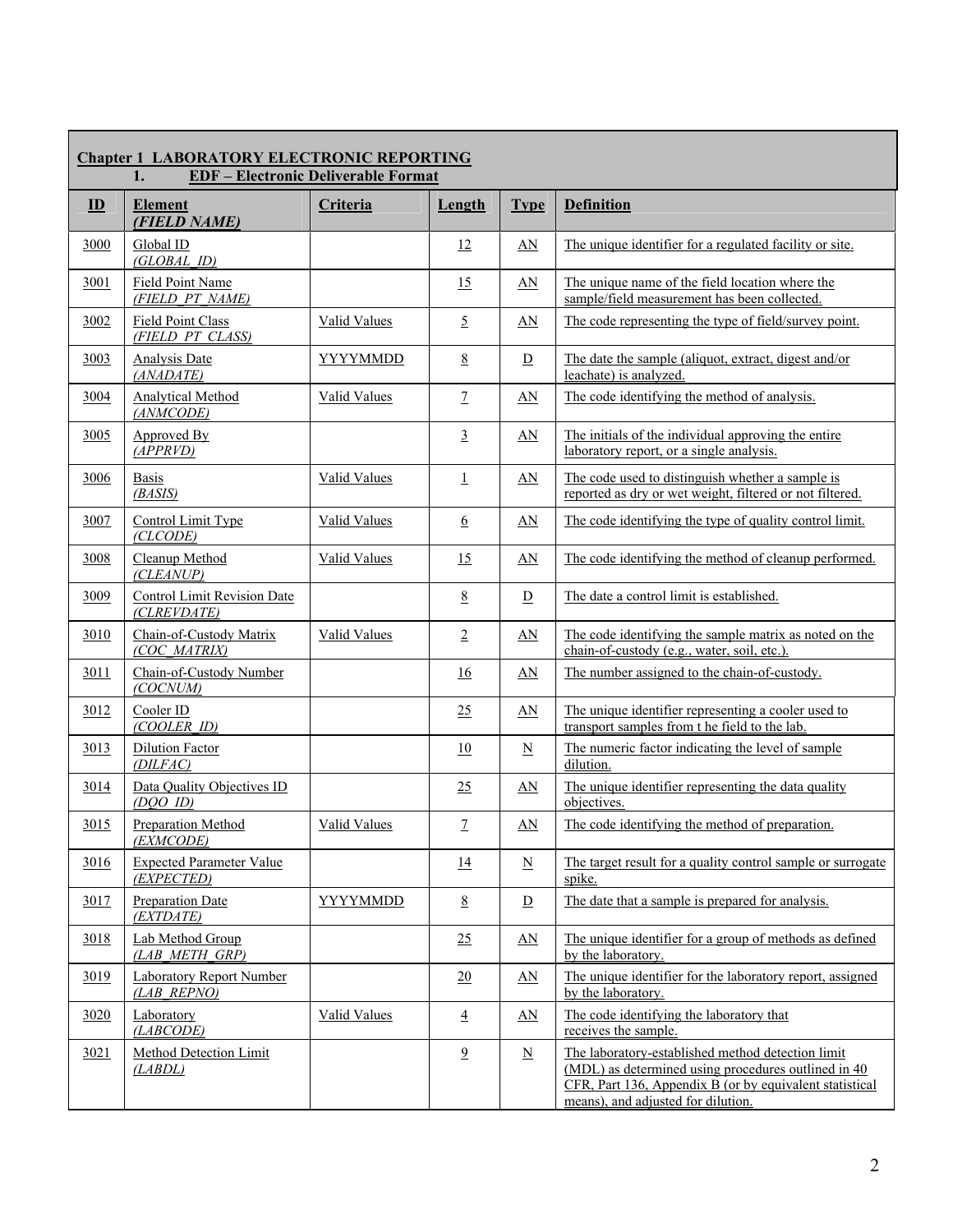| <b>Chapter 1 LABORATORY ELECTRONIC REPORTING</b><br><b>EDF</b> - Electronic Deliverable Format<br>1. |                                                |                     |                 |                          |                                                                                                                                                    |  |
|------------------------------------------------------------------------------------------------------|------------------------------------------------|---------------------|-----------------|--------------------------|----------------------------------------------------------------------------------------------------------------------------------------------------|--|
| $\mathbf{D}$                                                                                         | <b>Element</b><br>(FIELD NAME)                 | Criteria            | <b>Length</b>   | <b>Type</b>              | <b>Definition</b>                                                                                                                                  |  |
| 3022                                                                                                 | <b>Preparation Batch Number</b><br>(LABLOTCTL) |                     | 25              | $\Delta N$               | The unique identifier for a preparation and handling<br>batch that groups the client samples with the QC samples<br>with which they were prepared. |  |
| 3023                                                                                                 | Laboratory QC Sample ID<br>(LABOCID)           |                     | 25              | $\Delta N$               | The unique identification number assigned to a quality<br>control sample by the laboratory.                                                        |  |
| 3024                                                                                                 | Laboratory Reference ID<br>(LABREFID)          |                     | 25              | $\Delta N$               | The laboratory sample ID of the quality control reference<br>sample.                                                                               |  |
| 3025                                                                                                 | Laboratory Sample ID<br>(LABSAMPID)            |                     | 25              | $\Delta N$               | The unique identification number assigned to the sample<br>by the laboratory.                                                                      |  |
| 3026                                                                                                 | Work Order Number<br>(LABWO)                   |                     | $\overline{1}$  | $\Delta N$               | A delivery order number associated with the contract.                                                                                              |  |
| 3027                                                                                                 | Leach Method<br>(LCHMETH)                      | Valid Values        | 10              | $\underline{AN}$         | The code identifying the method of leaching.                                                                                                       |  |
| 3028                                                                                                 | <b>Laboratory Notes</b><br>(LNOTE)             | Valid Values        | 20              | $\Delta N$               | The code identifying notes pertaining to analytical<br>performance irregularities that apply to the entire test.                                   |  |
| 3029                                                                                                 | <b>Field Organization</b><br>(LOGCODE)         | Valid Values        | $\overline{4}$  | AN                       | The code identifying the company collecting the samples<br>or performing field tests.                                                              |  |
| 3030                                                                                                 | <b>Collection Date</b><br>(LOGDATE)            | <b>YYYYMMDD</b>     | $8\overline{8}$ | $\mathbf{D}$             | The date a field sample is collected.                                                                                                              |  |
| 3031                                                                                                 | <b>Collection Time</b><br>(LOGTIME)            | <b>HHMM</b>         | $\overline{4}$  | $\Delta N$               | The time that a field sample is collected, recorded using<br>24-hour military time.                                                                |  |
| 3032                                                                                                 | Lower Control Limit<br>(LOWERCL)               |                     | $\overline{4}$  | $\underline{\mathbf{N}}$ | The lower control limit of a quality control criterion.                                                                                            |  |
| 3033                                                                                                 | <b>Laboratory Matrix</b><br>(MATRIX)           | <b>Valid Values</b> | $\overline{2}$  | $\underline{AN}$         | The code identifying the sample matrix as determined by<br>the laboratory (e.g., water, soil, etc.); the matrix of the<br>reported result.         |  |
| 3034                                                                                                 | Method Design ID<br>(METH DESIGN ID)           |                     | 25              | $\Delta N$               | The unique identifier for the design of an analytical<br>method.                                                                                   |  |
| 3035                                                                                                 | <b>Modified Parameter List</b><br>(MODPARLIST) |                     | $\perp$         | L                        | A field indicating whether the parameter list of an<br>analytical method has been modified.                                                        |  |
| 3036                                                                                                 | Parameter<br>(PARLABEL)                        | <b>Valid Values</b> | 12              | $\underline{\text{AN}}$  | The code or CAS number identifying the analyte<br>(parameter).                                                                                     |  |
| 3037                                                                                                 | <b>Parameter Uncertainty</b><br>(PARUN)        |                     | 12              | $\overline{\mathbf{N}}$  | The uncertainty of a measured value due to a measuring<br>technique (expressed as plus or minus some value).                                       |  |
| 3038                                                                                                 | Parameter Value<br>(PARVAL)                    |                     | <u>14</u>       | N14                      | The analytical value for a compound, analyte, or physical<br>parameter.                                                                            |  |
| 3039                                                                                                 | Parameter Value Qualifier<br>(PARVO)           | Valid Values        | $\overline{2}$  | <u>AN</u>                | The code identifying the qualifier of an analytical result<br>(e.g., greater than, equal to, etc.).                                                |  |
| 3040                                                                                                 | Preservative<br>(PRESCODE)                     | <b>Valid Values</b> | 15              | <u>AN</u>                | The code identifying the type of preservative added to<br>the sample.                                                                              |  |
| 3041                                                                                                 | Procedure Name<br>(PROCEDURE NAME)             |                     | <u>240</u>      | <u>AN</u>                | The method title for an analysis or group of analyses as<br>defined by the analysis laboratory.                                                    |  |
| 3042                                                                                                 | Project Name<br>(PROJNAME)                     |                     | 25              | <u>AN</u>                | The identification assigned to the project by the<br>organization performing the work.                                                             |  |
| 3043                                                                                                 | <b>Primary Value Type</b><br>(PVCCODE)         | <b>Valid Values</b> | $\overline{2}$  | $\Delta N$               | The code identifying whether a sample result is a<br>primary or a confirmatory value.                                                              |  |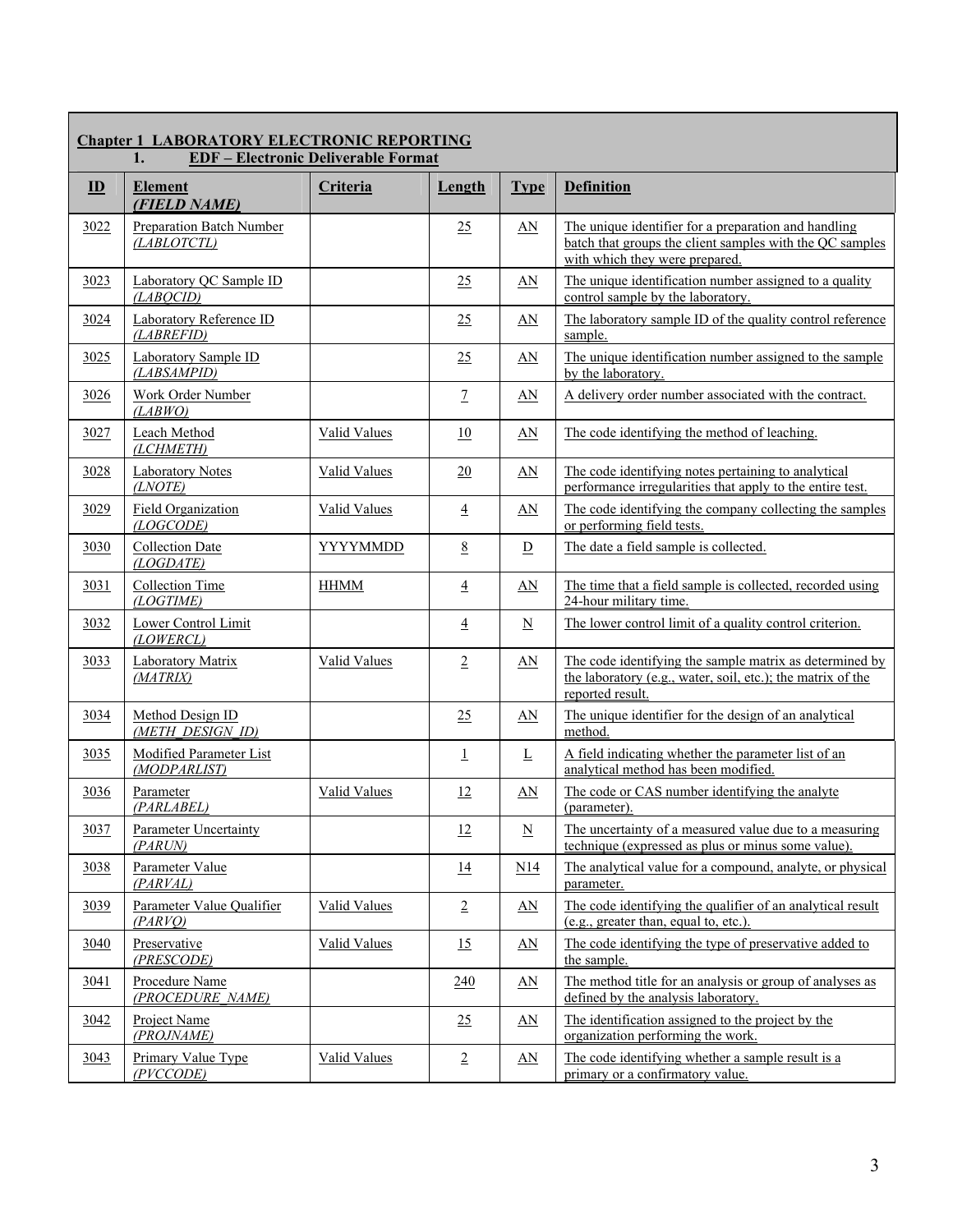|              | <b>Chapter 1 LABORATORY ELECTRONIC REPORTING</b><br><b>EDF-Electronic Deliverable Format</b><br>1. |                     |                   |                           |                                                                                                                                                              |  |  |
|--------------|----------------------------------------------------------------------------------------------------|---------------------|-------------------|---------------------------|--------------------------------------------------------------------------------------------------------------------------------------------------------------|--|--|
| $\mathbf{D}$ | <b>Element</b><br>(FIELD NAME)                                                                     | Criteria            | Length            | <b>Type</b>               | <b>Definition</b>                                                                                                                                            |  |  |
| 3044         | QC Type<br>(QCCODE)                                                                                | <b>Valid Values</b> | $\overline{3}$    | $\Delta N$                | The code identifying the type of sample (e.g., laboratory-<br>generated, environmental, etc.).                                                               |  |  |
| 3045         | <b>Received Date</b><br>(RECDATE)                                                                  | YYYYMMDD            | $8\overline{8}$   | $\mathbf{D}$              | The date the sample is received by the laboratory doing<br>the analysis.                                                                                     |  |  |
| 3046         | <b>Report Date</b><br>(REP DATE)                                                                   | <b>YYYYMMDD</b>     | $8\overline{8}$   | $\underline{\mathbf{D}}$  | The date of the laboratory report.                                                                                                                           |  |  |
| 3047         | Reporting Limit<br>(REPDL)                                                                         |                     | $\overline{9}$    | $\underline{\mathbf{N}}$  | The laboratory-established reporting limit, as defined by<br>REPDLVQ, adjusted for the particular sample<br>preparation (e.g., weight, volume, or dilution). |  |  |
| 3048         | <b>Reporting Limit Qualifier</b><br>(REPDLVO)                                                      | <b>Valid Values</b> | $\overline{3}$    | AN                        | The code identifying the type of reporting limit entered<br>into REPDL (e.g., practical quantitation limit, instrument<br>detection limit, etc.).            |  |  |
| 3049         | <b>Requested Method Group</b><br>(REO METHOD GRP)                                                  |                     | 25                | $\underline{AN}$          | The unique identifier for the method or group of methods<br>requested by the client for analysis of the sample.                                              |  |  |
| 3050         | <b>Results Free Field 1</b><br>(RES FF1)                                                           |                     | 25                | $\Delta N$                | Results free-entry field 1.                                                                                                                                  |  |  |
| <u>3051</u>  | Results Free Field 2<br>$(RES$ FF 2)                                                               |                     | 25                | AN                        | Results free-entry field 2.                                                                                                                                  |  |  |
| 3052         | Results Free Field 3<br>$(RES$ FF 3)                                                               |                     | 25                | $\Delta N$                | Results free-entry field 3.                                                                                                                                  |  |  |
| 3053         | Results Free Field 4<br>$(RES$ FF $4)$                                                             |                     | 25                | $\Delta N$                | Results free-entry field 4.                                                                                                                                  |  |  |
| 3054         | Results Free Field 5<br>(RES FF 5)                                                                 |                     | 25                | $\Delta N$                | Results free-entry field 5.                                                                                                                                  |  |  |
| 3055         | <b>Laboratory Result Notes</b><br>(RLNOTE)                                                         | <b>Valid Values</b> | 20                | $\Delta N$                | The code identifying notes pertaining to analytical<br>performance irregularities that apply to a single analyte.                                            |  |  |
| 3056         | <b>Retention Time</b><br>(RT)                                                                      |                     | $\overline{1}$    | $\underline{\text{N}}$    | The retention time of a tentatively identified compound<br>$\overline{\text{(TIC)}}$ , reported in minutes (min).                                            |  |  |
| 3057         | Run Number<br>(RUN NUMBER)                                                                         |                     | $\overline{2}$    | $\mathbf N$               | The numeric code distinguishing multiple or repeat<br>analysis of a sample by the same method on the same<br>day.                                            |  |  |
| 3058         | Chain-of-Custody Sample ID<br>(SAMPID)                                                             |                     | 25                | AN                        | The unique identifier representing a sample, assigned by<br>the consultant, as submitted to the laboratory on a chain-<br>of-custody.                        |  |  |
| 3059         | <b>Standard Reference Material</b><br>(SRM)                                                        | <b>Valid Values</b> | $12 \overline{ }$ | $\Delta N$                | The code identifying the standard reference material<br>used in the analysis.                                                                                |  |  |
| 3060         | Subcontracted Laboratory<br>(SUB)                                                                  | Valid Values        | $\overline{4}$    | $\underline{AN}$          | The code identifying the subcontracted laboratory.                                                                                                           |  |  |
| <u>3061</u>  | <b>Laboratory Test Notes</b><br>(TLNOTE)                                                           | <b>Valid Values</b> | 20                | $\Delta N$                | The code identifying notes pertaining to analytical<br>performance irregularities that apply to the entire test.                                             |  |  |
| 3062         | Units of Measure<br>(UNITS)                                                                        | <b>Valid Values</b> | 10                | $\Delta N$                | The units for the parameter value measurement.                                                                                                               |  |  |
| 3063         | <b>Upper Control Limit</b><br>(UPPERCL)                                                            |                     | $\overline{4}$    | $\underline{\text{N}}$    | The upper control limit of a quality control criterion.                                                                                                      |  |  |
| 3064         | <b>User Administrative ID</b><br>(USER_ADMIN_ID)                                                   |                     | 25                | $\underline{\mathbf{AN}}$ | A user-defined administrative field.                                                                                                                         |  |  |

Г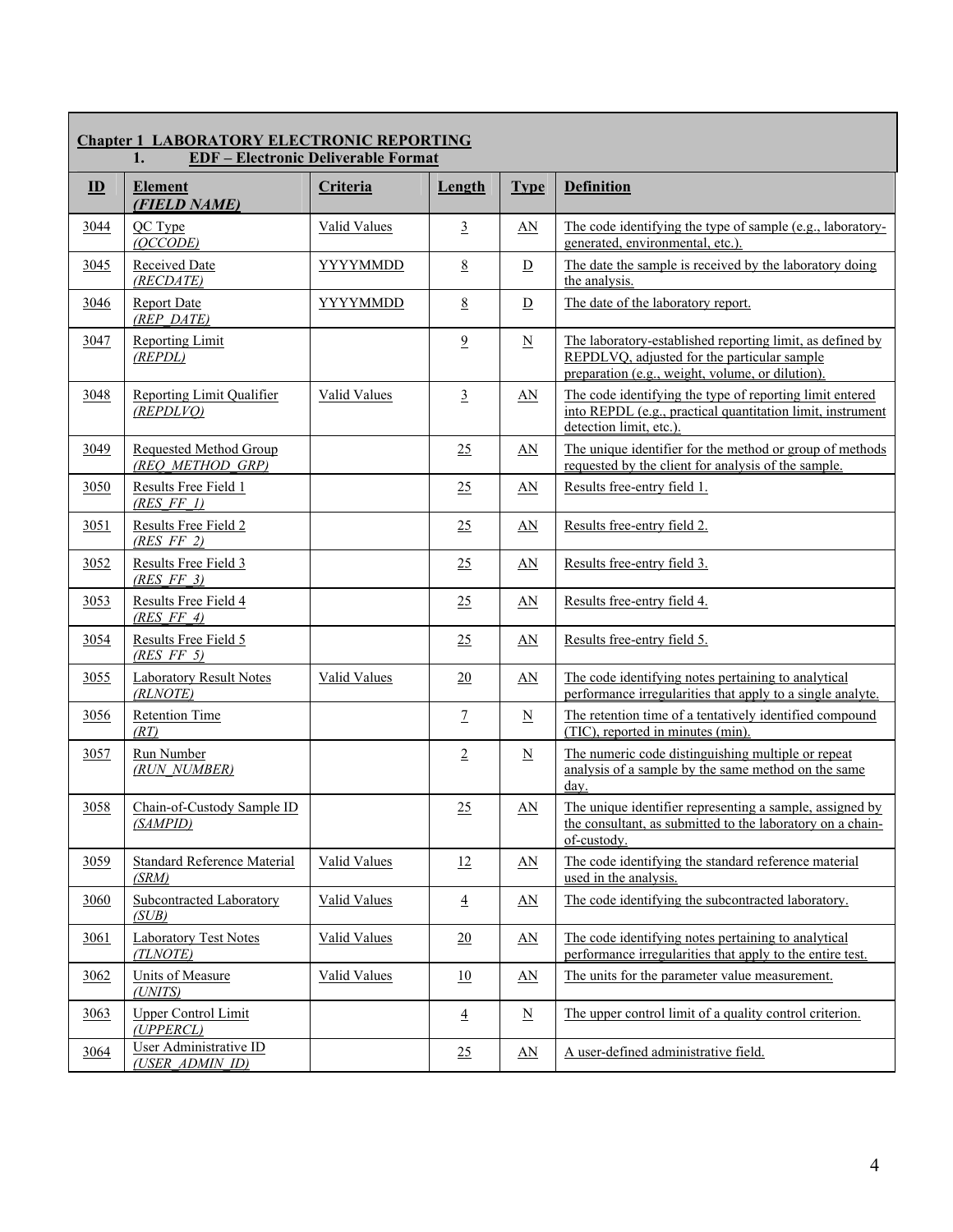#### **Chapter 2 WELL AND SITE INFORMATION ELECTRONIC REPORTING Data Dictionaries**

| <b>Chapter 2 WELL AND SITE INFORMATION ELECTRONIC REPORTING</b> |                                                          |                     |                |                           |                                                                                                                                        |  |  |
|-----------------------------------------------------------------|----------------------------------------------------------|---------------------|----------------|---------------------------|----------------------------------------------------------------------------------------------------------------------------------------|--|--|
| 1. GEO XY - Location Measurement                                |                                                          |                     |                |                           |                                                                                                                                        |  |  |
| ID                                                              | <b>Element</b><br>(FIELD NAME)                           | Criteria            | Length         | <b>Type</b>               | <b>Definition</b>                                                                                                                      |  |  |
| 3000                                                            | Global ID<br>(GLOBAL ID)                                 | <b>Valid Values</b> | 12             | AN                        | The unique identifier for a regulated facility or site.                                                                                |  |  |
| 3001                                                            | <b>Field Point Name</b><br>(FIELD PT NAME)               | Valid Values        | 15             | AN                        | The unique name of the field location where the<br>sample/field measurement has been collected.                                        |  |  |
| 3002                                                            | <b>Field Point Class</b><br>(FIELD PT CLASS)             | <b>Valid Values</b> | $\overline{5}$ | AN                        | The code representing the type of field/survey point.                                                                                  |  |  |
| 3200                                                            | <b>XY Survey Date</b><br>(XY SURVEY DATE)                | MM/DD/YYYY          | 10             | $\overline{D}$            | The date on which the latitude $&$ longitude coordinates<br>were measured.                                                             |  |  |
| 3201                                                            | Latitude<br>(LATITUDE)                                   |                     | 15             | $\underline{\rm N}$       | The latitude (Y coordinate) of the survey point,<br>measured in decimal degrees, and reported to 7 decimal<br>points.                  |  |  |
| 3202                                                            | Longitude<br>(LONGITUDE)                                 |                     | 15             | $\underline{\mathbf{N}}$  | The longitude (X coordinate) of the survey point,<br>measured in decimal degrees, and reported to 7 decimal<br>points.                 |  |  |
| 3203                                                            | XY Survey Method<br>(XY METHOD)                          | Valid Values        | $\overline{5}$ | AN                        | The code representing the survey method by which the<br>latitude/longitude measurements were collected.                                |  |  |
| 3204                                                            | XY Datum<br>(XY DATUM)                                   | Valid Values        | $\overline{5}$ | AN                        | The code representing the datum from which the<br>latitude/longitude coordinates were determined.                                      |  |  |
| 3205                                                            | <b>XY Accuracy Value</b><br>(XY ACC VAL)                 |                     | 15             | $\underline{\mathbf{N}}$  | The accuracy range $(+/-)$ of the latitude and longitude<br>reported in centimeters at a 95% confidence interval.                      |  |  |
| 3206                                                            | <b>XY Survey Organization</b><br>Name<br>(XY SURVEY ORG) |                     | 35             | AN                        | The name of the organization who collected the<br>latitude/longitude coordinates.                                                      |  |  |
| 3207                                                            | <b>GPS Survey Equipment</b><br>(GPS EQUIP TYPE)          | Valid Values        | 100            | AN                        | The name of the GPS unit used to determine the<br>latitude/longitude coordinates.                                                      |  |  |
| 3208                                                            | <b>XY Survey Description</b><br>(XY SURVEY DESC)         | Narrative           | 240            | $\underline{\mathbf{AN}}$ | General description/information pertaining to the survey<br>of latitude/longitude. May describe offset azimuth,<br>distance and slope. |  |  |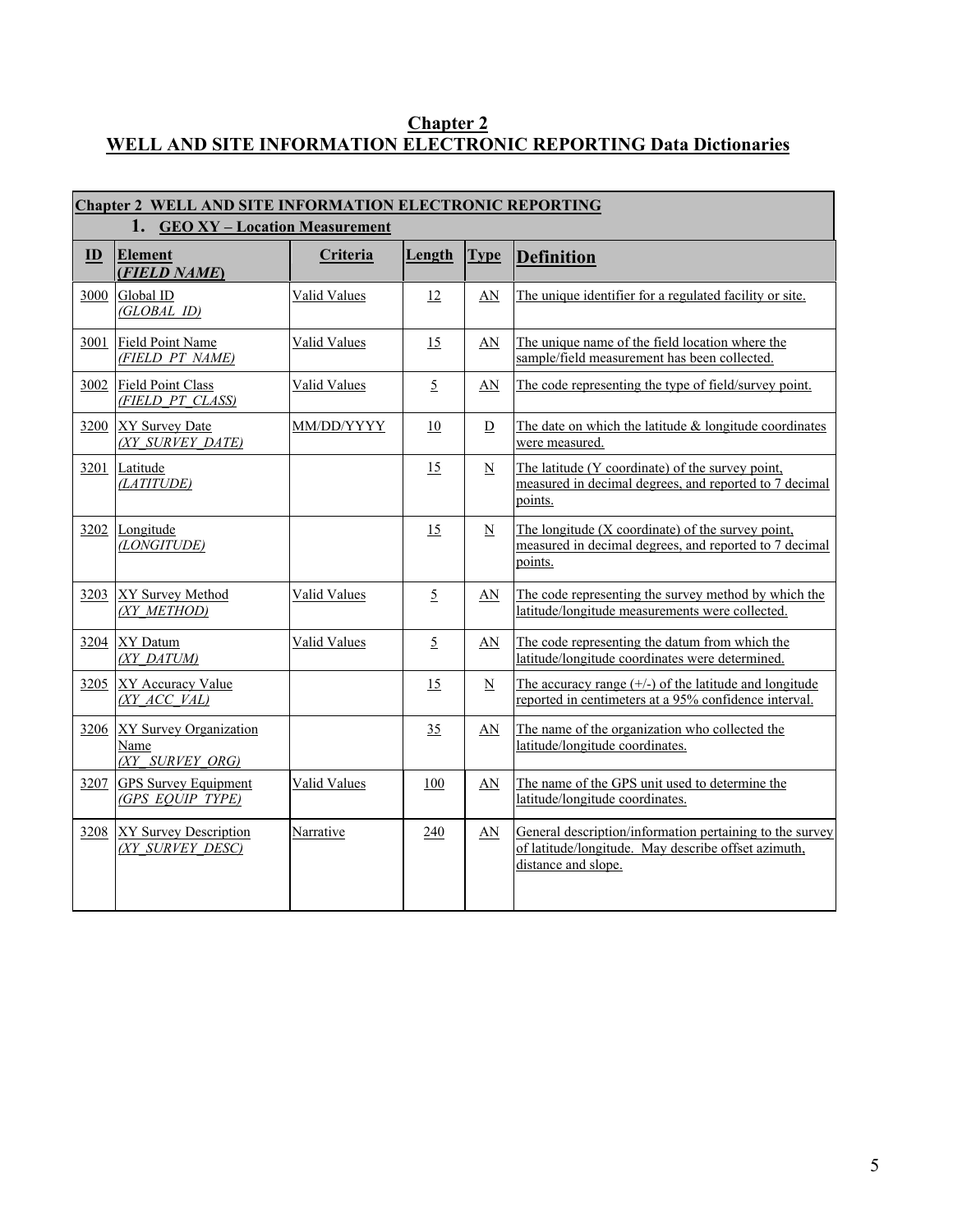| <b>Chapter 2 WELL AND SITE INFORMATION ELECTRONIC REPORTING</b><br>2. GEO Z - Elevation Measurement |                                                               |              |                |                          |                                                                                                                                            |  |  |
|-----------------------------------------------------------------------------------------------------|---------------------------------------------------------------|--------------|----------------|--------------------------|--------------------------------------------------------------------------------------------------------------------------------------------|--|--|
| $\mathbf{D}$                                                                                        | <b>Element (Field Name)</b>                                   | Criteria     | Length         | <b>Type</b>              | <b>Definition</b>                                                                                                                          |  |  |
| 3000                                                                                                | Global ID<br>(GLOBAL ID)                                      | Valid Values | 12             | AN                       | The unique identifier for a regulated facility or site.                                                                                    |  |  |
| 3001                                                                                                | <b>Field Point Name</b><br>(FIELD PT NAME)                    | Valid Values | 15             | AN                       | The unique name of the field location where the<br>sample/field measurement has been collected.                                            |  |  |
| 3300                                                                                                | <b>Elevation Survey Date</b><br>(ELEV SURVEY DATE)            | MM/DD/YYYY   | 10             | $\overline{D}$           | The date on which the elevation was measured.                                                                                              |  |  |
| 3301                                                                                                | Elevation<br>(ELEVATION)                                      |              | 15             | $\overline{\mathbf{N}}$  | The elevation of the survey point measured to top of well<br>casing to one hundredth of a foot between well locations<br>within the site.  |  |  |
| 3302                                                                                                | <b>Elevation Survey Method</b><br>(ELEV METHOD)               | Valid Values | $\overline{5}$ | AN                       | The code representing the method by which the elevation<br>measurement was collected.                                                      |  |  |
| 3303                                                                                                | <b>Elevation Datum</b><br>(ELEV DATUM)                        | Valid Values | $\overline{5}$ | AN                       | The code representing the datum from which the<br>elevation was determined.                                                                |  |  |
| 3304                                                                                                | <b>Elevation Accuracy Value</b><br>(ELEV ACC VAL)             |              | 15             | $\underline{\mathbf{N}}$ | The accuracy range $(+/-)$ of the absolute elevation<br>measurement reported in centimeters at the 95%<br>confidence interval.             |  |  |
| 3305                                                                                                | Elevation<br>Survey<br>Organization Name<br>(ELEV SURVEY ORG) |              | 35             | AN                       | The name of the organization collecting the elevation<br>measurement.                                                                      |  |  |
| 3306                                                                                                | Riser Height<br>(RISER HT)                                    |              | 15             | $\overline{\mathbf{N}}$  | The measured distance from ground surface to top of<br>well casing reported as a positive or negative value to<br>one hundredth of a foot. |  |  |
| 3307                                                                                                | <b>Elevation Survey Description Narrative</b><br>(ELEV DESC)  |              | 240            | $\underline{AN}$         | General description/information pertaining to the survey.                                                                                  |  |  |

# Г

 $\overline{\phantom{a}}$